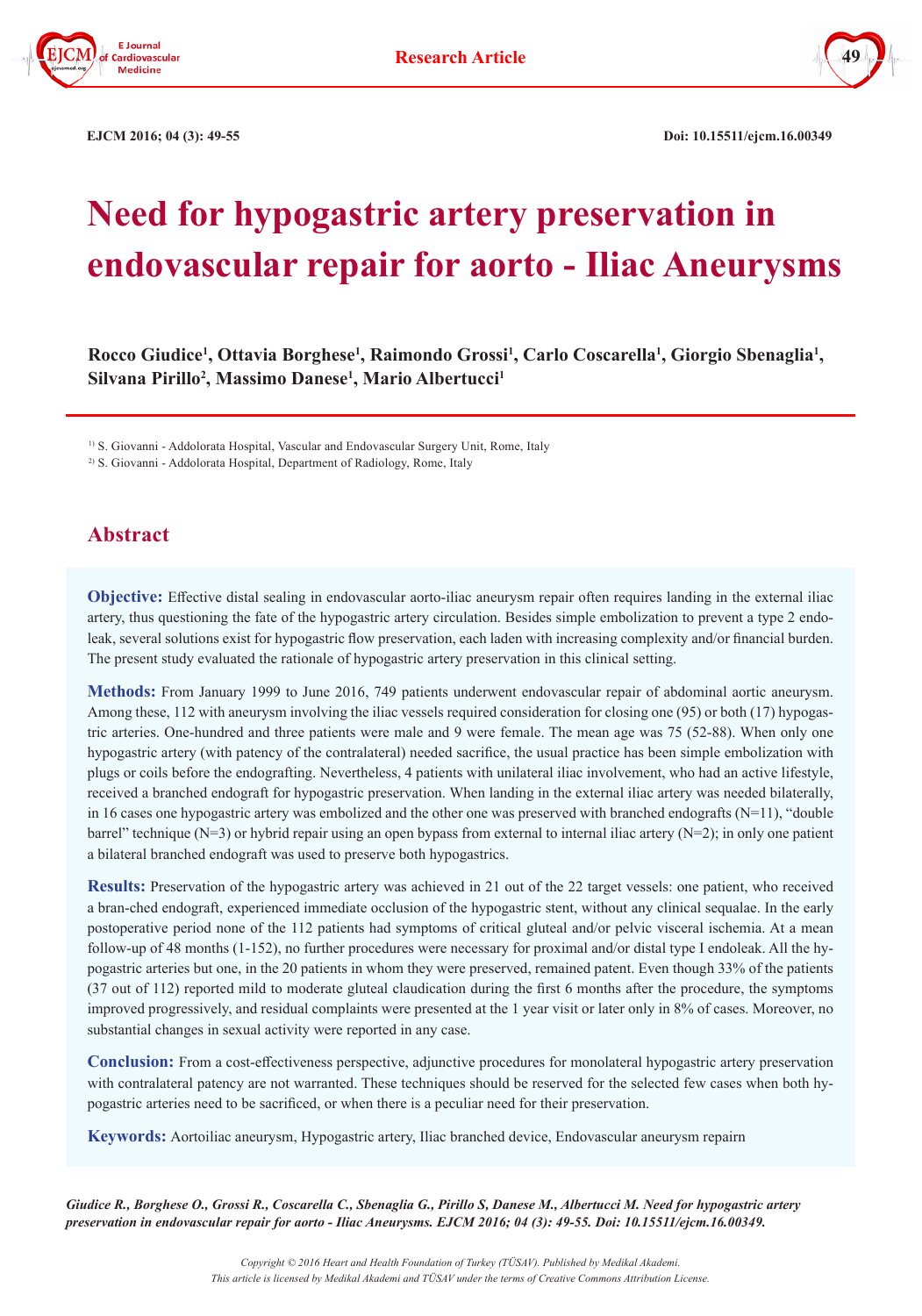



#### **Introduction**

Effective distal sealing in endovascular aorto-iliac aneurysm repair (EVAR) often requires landing in the external iliac artery, thus questioning the fate of the hypogastric artery (HA) circulation.<sup>[1]</sup> Simple hypogastric embolization is generally used to prevent a type 2 endoleak.[2, 3] Nevertheless, preservation of the internal iliac flow is important to avoid ischemic complications after EVAR, particularly in patients with previous procedures or potential additional future interventions.[4, 5] Indeed, the sacrifice of the HA carries a non-negligible rate of complications, which may include buttock claudication, sexual dysfunction, ischemic colitis, spinal cord ischemia, as well as buttock and scrotal necrosis  $[2, 1]$ 3, 6, 7] Buttock claudication may improve over time, but up to 15% of the patients remain symptomatic.

In order to reduce the incidence of complications and the disability level, it is advisable to preserve the flow in at least one of the internal iliac arteries, taking advantage of the extensive collateral network in the pelvis.<sup>[2, 3, 6, 7]</sup> Several solutions exist for hypogastric flow preservation, such as the bell-bottom technique, hypogastric transposition/bypass, the "double barrel" technique, and the use of dedicated branched endografts, each laden with increasing complexity and/or financial burden.[3, 6, 8-16] The present study evaluated the rationale of HA preservation in this clinical setting.

#### **Materials and Methods**

From January 1999 to June 2016, 749 patients underwent EVAR at our Institution. Among these, we retrospectively reviewed the data of 112 patients (103 males, 9 female), with a median age of 75 years (range 52-88 yrs), who received an endovascular treatment for an aneurysm involving the iliac vessels. Demographics, clinical and radiological information were extracted from prospectively maintained computed databases and from hospital records when needed. Comorbid conditions are outlined in **Table 1**.

The endovascular approach was chosen based on anatomical characteristics and the presence of significant comorbidities. Indication for treatment was the presence of an abdominal aortic aneurysm (AAA) >50mm associated with dilated common iliac arteries (>25mm) precluding an effective distal sealing, or the presence of an isolated common iliac artery aneurysm greater than 35mm on one or both sides. In this scenario, to achieve a good distal sealing, endograft landing into the external iliac artery was required in 95 patients on one side and in 17 patients on both sides. The preoperative imaging protocol included contrast-enhanced computed tomography (CT) in all patients. A vascular dedicated digital workstation has been used for CT-scan images analysis since 2007 (Aycan Osirix PRO Workstation, Aycan Inc, Wuerzburg, Germany).

All the procedures were carried out in the operative room with the aid of a C-arm equipment, under local or general anesthesia, as appropriate. When only one hypogastric artery (with patency of the contralateral) needed sacrifice, the usual practice was simple embolization at its origin with plugs or coils before deploying the endograft (91 patients). Nevertheless, in this group of unilateral iliac involvement, in 4 cases the HA was preserved using an iliac branched device (IBD), based on patient young age and active lifestyle **(Table 2)**. When landing in the external iliac artery was needed

## **Table 1. Demographics and comorbid conditions in 112 patients**

|                                                                       | N   | $\frac{9}{6}$ |  |
|-----------------------------------------------------------------------|-----|---------------|--|
| <b>Total</b>                                                          | 112 | 100           |  |
| <b>Males</b>                                                          | 103 | 92            |  |
| <b>Females</b>                                                        | 9   | 8             |  |
| $CAD*$                                                                | 60  | 54            |  |
| <b>Hypertension</b>                                                   | 91  | 81            |  |
| COPD**                                                                | 21  | 19            |  |
| <b>Smoking</b>                                                        | 93  | 83            |  |
| <b>Diabetes</b>                                                       | 24  | 21            |  |
| *Coronary Artery Disease,<br>** Chronic Obstructive Pulmonary Disease |     |               |  |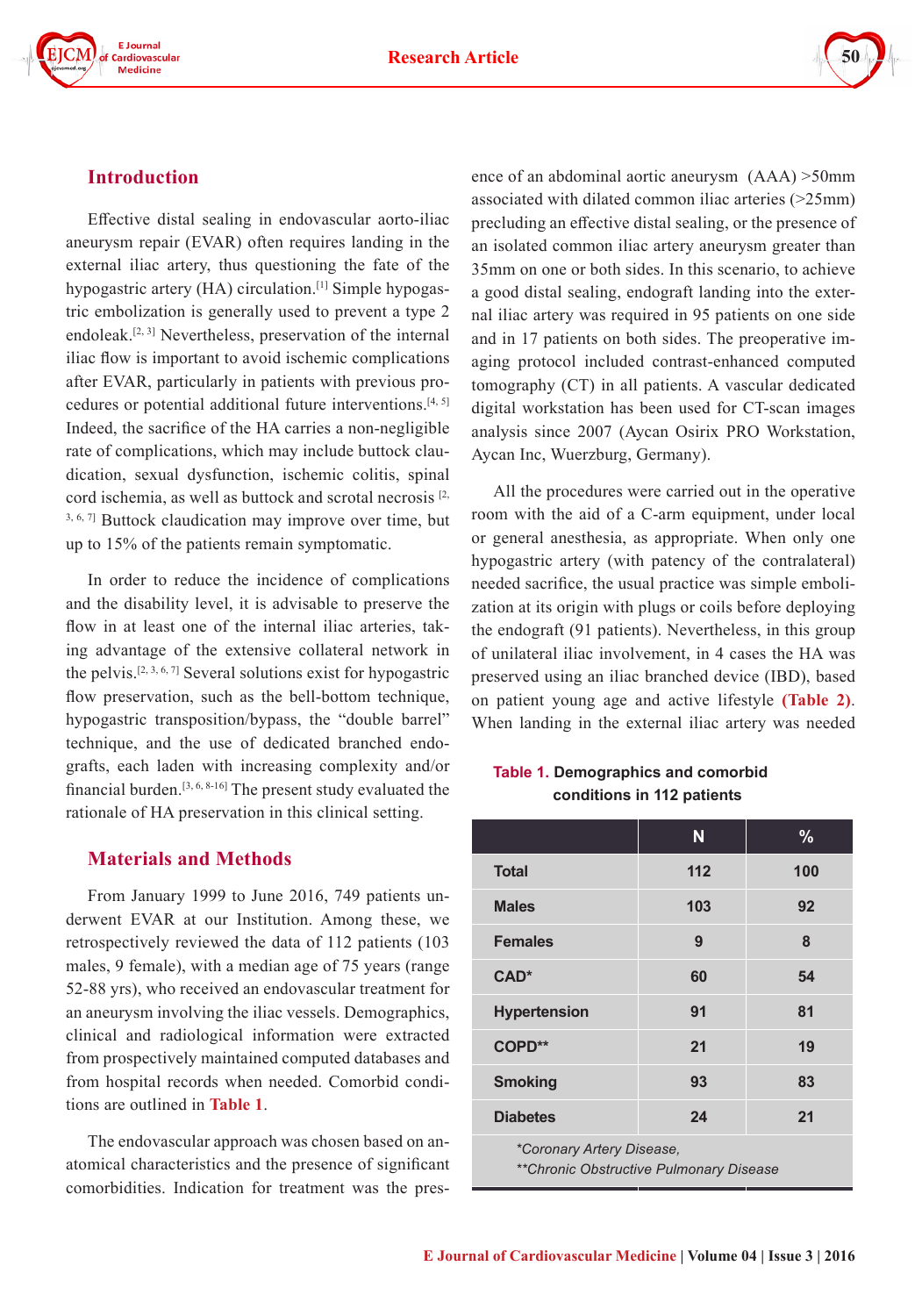



bilaterally, in 16 cases one HA was embolized and the other one was preserved with different techniques, according to the period considered. In the first phase of the experience, a hybrid repair with open prosthetic bypass from the external to the internal iliac artery was adopted to preserve hypogastric flow in 2 cases. Later, deployment of parallel grafts, one for the internal and one for the external iliac artery (the so-called "double barrel" technique) was used in 3 patients **(Figure 1).** In the last years, with the availability of dedicated branched endografts for hypogastric preservation, our policy has been to implant an IBD on one side plus contralateral hypogastric embolization (11 patients) **(Figure 2)**. In only one patient we decided to preserve both hypogastrics implanting a bilateral IBD: he was a 52 years-old man with an aorto-iliac aneurysm involving both iliac arteries, who specifically asked for endovascular repair to avoid any possible complication affecting his sexual activity **(Tabel 2) (Figure 3)**.

As far as the embolization technique is concerned, our strategy is to deploy the occluder (Amplatzer, AGA Medical Corp, Plymouth, MN, USA) or the coils as proximal as possible in the main trunk of the HA, to

#### **Table 2. Technical Details.**

| Distal Sealing in EIA*                                                                    | N              |  |
|-------------------------------------------------------------------------------------------|----------------|--|
| <b>One side</b>                                                                           | 95             |  |
| Simple HA** embolization                                                                  | 91             |  |
| HA preservation with IBD***                                                               | 4              |  |
| <b>Both sides</b>                                                                         | 17             |  |
| HA embolization on one side +<br>preservation of the contralateral one                    | 16             |  |
| <b>EIA to HA bypass</b>                                                                   | $\overline{2}$ |  |
| "Double barrel" technique                                                                 | 3              |  |
| <b>IBD implant</b>                                                                        | 11             |  |
| <b>Bilateral HA preservation with 2 IBD</b>                                               | 1              |  |
| *EIA: External Iliac Artery - **HA: Hypogastric<br>Artery - ***IBD: Iliac Branched Device |                |  |

better allow for an effective collateral circulation. For aneurysms involving the HA, its primary branches are embolized by means of coils. After hypogastric occlusion, the endograft is deployed down to the external iliac artery during the same operation or few days later in case of staged procedures.

In the 3 cases treated with the "double barrel" technique, the Gore Excluder platform (W.L. Gore and Associates, Flagstaff, AZ, USA) was used. Once the bifurcated endograft was in position, two parallel covered stents were deployed, one into the external iliac artery (through the ipsilateral femoral access) and one into the HA through a brachial approach. For the external iliac artery a standard Gore Excluder limb was used, whereas for the HA the covered stent of choice was the Gore Viabahn.

Regarding the 17 IBDs used in our experience, in 5 patients we implanted the Zenith branch device (Cook, Bloomington, IN, USA) with the adjunct of a bridging covered stent (Advanta, Atrium Medical, Hudson, NH, USA or Fluency, C.R., Bard Peripheral Vascular Inc., Murray Hill, NJ, USA) to land and seal into the HA. In the remaining 12 cases, the Gore Excluder branch device (W.L. Gore and Associates, Flagstaff, AZ, USA) was used, which includes a dedicated additional covered stent to bridge to the HA.

**Figure 1. Volume Rendering CT-scan reconstruction, showing the "double barrel" technique for the preservation of the right hypogastric artery plus embolization of the left hypogastric artery.**



*Giudice R., Borghese O., Grossi R., Coscarella C., Sbenaglia G., Pirillo S, Danese M., Albertucci M. Need for hypogastric artery preservation in endovascular repair for aorto - Iliac Aneurysms. EJCM 2016; 04 (3): 49-55. Doi: 10.15511/ejcm.16.00349.*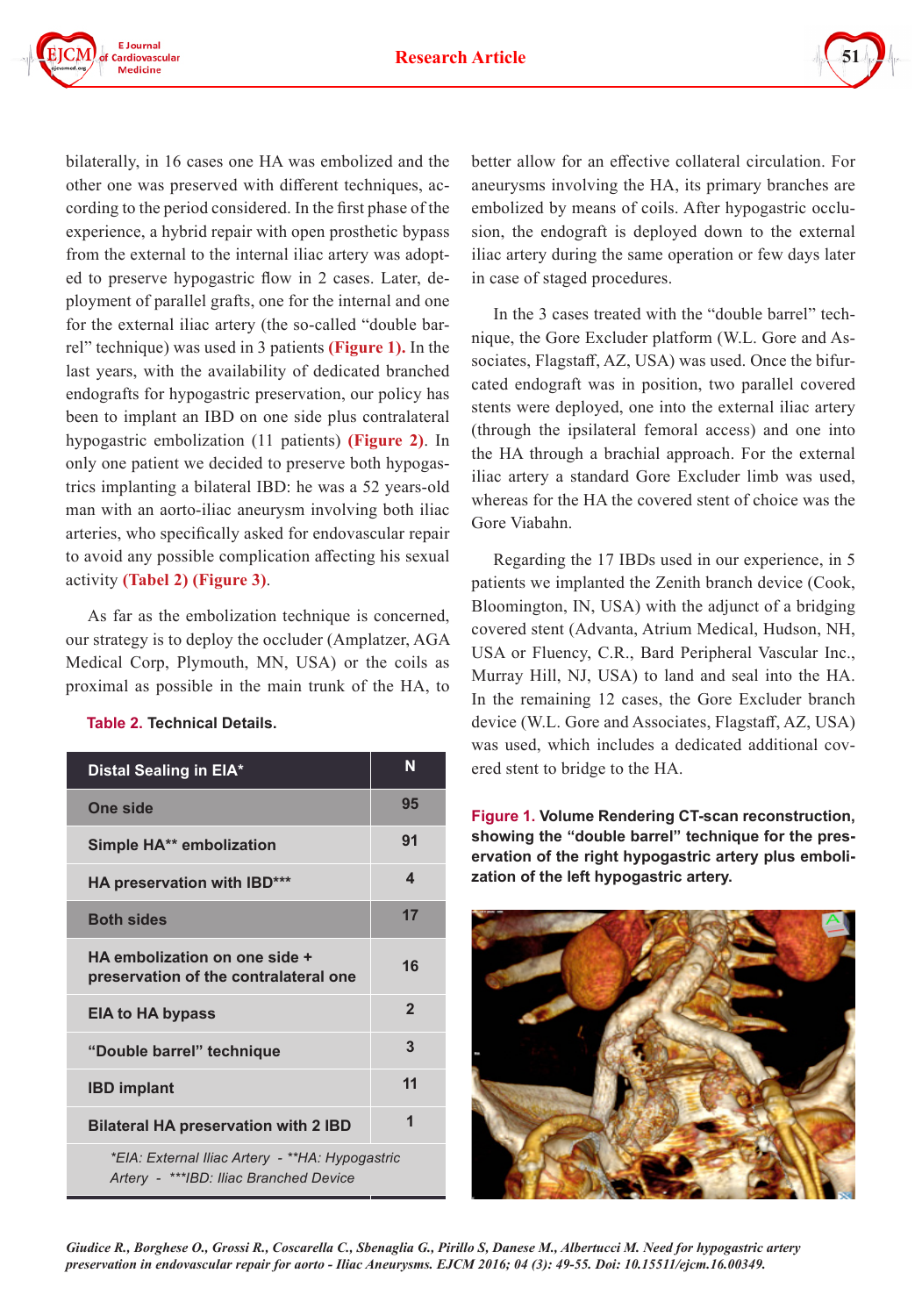



Postoperatively, all patients underwent clinical examination in order to detect symptoms of buttock claudication, skin or muscle necrosis, ischemic colitis, and neurological deficits. Follow-up included clinical evaluation plus imaging with Duplex scan and/or CT scan at 1 month, 6 months and 12 months after the intervention, and yearly thereafter. The persistence of buttock claudication was particularly investigated. Also sexual function was evaluated by questioning all male patients preoperatively as well as after the intervention in the follow-up.

## **Results**

Technical success, defined as the absence of a graftrelated endoleak at the end of the procedure, was obtained in all the 112 patients who received an endovascular treatment for an aorto-iliac aneurysm. For patients who underwent hypogastric preservation procedures, the overall procedural success rate in maintaining the patency of the HA with an effective sealing was 95,4% (21 patent HA out of the 22 target vessels). Indeed, one patient, treated with plug embolization on one side and a Cook Zenith IBD on the contralateral one, experienced immediate occlusion of the hypogastric stent that was detected on the completion angiogram at the end

**Figure 2. Volume Rendering CT-scan reconstruction after preservation of the right hypogastric artery with an iliac branched device, associated with embolization of the left hypogastric by means of two occluder plugs.**

of the procedure, with failed attempt of recanalization. Nevertheless, the patient did not experience severe clinical sequalae but only a mild buttock claudication persistent in the follow-up.

There were no perioperative deaths. In the early postoperative period, none of the 112 patients had symptoms of critical gluteal and/or pelvic visceral ischemia, buttock necrosis, ischemic colitis, or neurologic deficits **(Table 3)**.

At a mean follow-up of 48 months (range 1-152), no further procedures were necessary for type I or type III endoleak. Fourteen type II endoleaks were detected at the 1 month post-operative CT-scan: among these, two patients required inferior mesenteric artery embolization for a persistent type II endoleak with aneurysm growth, respectively 18 and 31 months after the EVAR procedure. No aneurysm rupture occurred in the follow-up. All the successfully preserved hypogastric arteries but one remained patent during the follow-up (20 out of 21, 95,2%). One patient treated with the "double barrel" technique on one side and embolization on the contralateral one, showed occlusion of the hypogastric stent at the CT scan 1 year after the operation, without any symptoms.

**Figure 3. Volume Rendering CT-scan recons-truction, showing bilateral implant of an iliac branched device for preservation of both hypo-gastric arteries.**



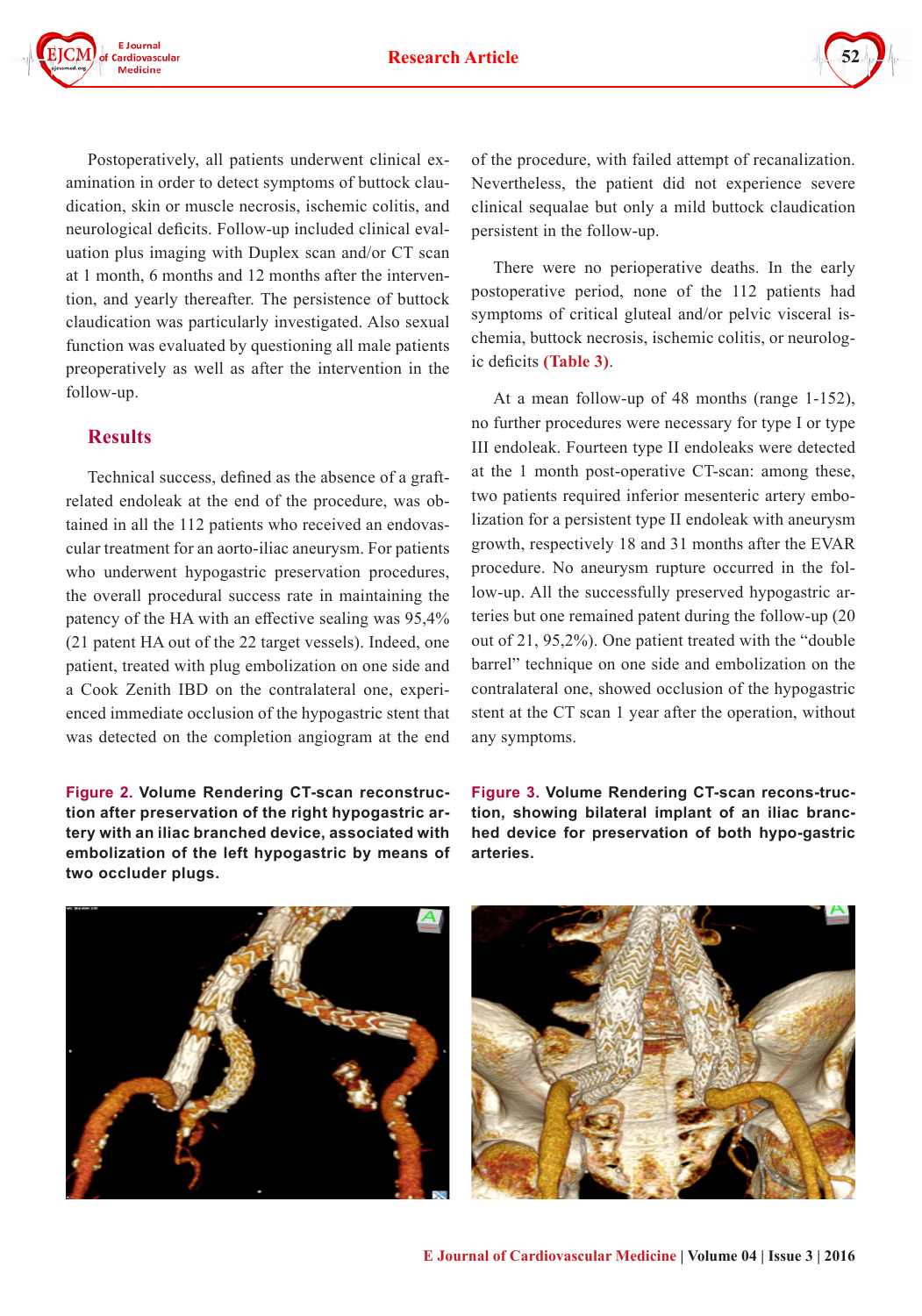



Even though 33% of the patients (37 out of 112) reported mild to moderate gluteal claudication during the first 6 months after the procedure, the symptoms improved progressively, and residual complaints were presented at the 1 year visit or later only in 9 cases (8%). In all these patients, symptoms occurred on the side of HA embolization. No patient with two patent HA referred symptoms of buttock claudication.

Moreover, no substantial changes in sexual activity were reported in any case.

#### **Discussion**

Effective distal sealing in endovascular repair of abdominal aortic aneurysm may be impaired by the presence of concomitant iliac aneurysmal disease.[1] This is the case of up to 30% of patients or more, and, particularly in the first phase of the endovascular era, it represented a consistent limiting factor for this technology.<sup>[3]</sup> In case of aortoiliac aneurysms extending down to the iliac bifurcation or involving the hypogastric arteries,

#### **Table 3. Peri-operative results (30 days).**

|                                | N                         | $\%$     |
|--------------------------------|---------------------------|----------|
| <b>Mortality</b>               | 0                         | 0        |
| <b>Aneurysm rupture</b>        | 0                         | 0        |
| <b>Endoleak Type I and III</b> | $\bf{0}$                  | $\bf{0}$ |
| <b>Endoleak Type I</b>         | 14                        | 12       |
| HA* preservation success       | 21 out of 22<br>attempted | 95       |
| <b>Buttock necrosis</b>        | 0                         | $\bf{0}$ |
| <b>Buttock claudication</b>    | 37                        | 33       |
| <b>Ischemic colitis</b>        | $\bf{0}$                  | $\Omega$ |
| Paraparesis / paraplegia       | 0                         | $\bf{0}$ |
| <b>New onset impotence</b>     | $\bf{0}$                  | $\bf{0}$ |
| *HA: Hypogastric Artery        |                           |          |

distal landing into the external iliac artery is required, thus impacting on pelvic circulation.[1-3, 5, 6] Indeed, the usual policy is to embolize the HA to prevent a retrograde reperfusion of the aneurysmal sac. Although unilateral hypogastric occlusion is considered a relatively safe procedure, significant post-operative complications may occur, such as buttock claudication, skin/ muscle necrosis, ischemic colitis, paraplegia and impotence.[2, 4, 5] The rate of these adverse events and their severity is higher in case of bilateral occlusion, although not all the authors agree with this statement.[3]Indeed, the severity of symptoms following the sacrifice of one or both internal iliac arteries is strictly depending on the collateral arterial supply and it is likely that younger and more active patients would experience higher risk of buttock claudication after hypogastric occlusion. [5, 6, 9, 14, 17] That's why it is generally agreed that effort should be made to preserve at least one hypogastric artery in almost all patients, in order to prevent the risk of life-threatening postoperative ischemic complications. [3, 18] Attempts at maintaining the flow in both hypogastric arteries are justified only in selected cases, based on patient's young age and in the presence of a real active lifestyle, to limit the possibility of functional disabilities after the operation (such as buttock claudication or sexual function impairment) that clearly assume more clinical relevance in this subset of population.<sup>[16]</sup> This is the case of the 4 patients in our experience with unilateral iliac involvement, in whom hypogastric preservation was adopted instead of simple embolization, or the case of the 52 years-old patient described above with bilateral iliac disease, where the implant of 2 IBD was carried out aimed at revascularizing both HA, so preventing possible sexual dysfunction.

When HA sacrifice is planned, its embolization prior to endograft deployment (instead of simple graft coverage) is usually suggested to avoid a type II endoleak from retrograde flow into the aneurysmal sac.<sup>[2, 6, 19]</sup> There is general consensus on the opportunity to place the occluder or the coils as proximal as possible, to not interfere with the collateral circulation.[18, 19] Farahmand et al. 2 reported a higher risk of symptoms in patients in whom coils are deployed into distal ramifications of the HA: this is the case of a not well conducted emboliza-

*Giudice R., Borghese O., Grossi R., Coscarella C., Sbenaglia G., Pirillo S, Danese M., Albertucci M. Need for hypogastric artery preservation in endovascular repair for aorto - Iliac Aneurysms. EJCM 2016; 04 (3): 49-55. Doi: 10.15511/ejcm.16.00349.*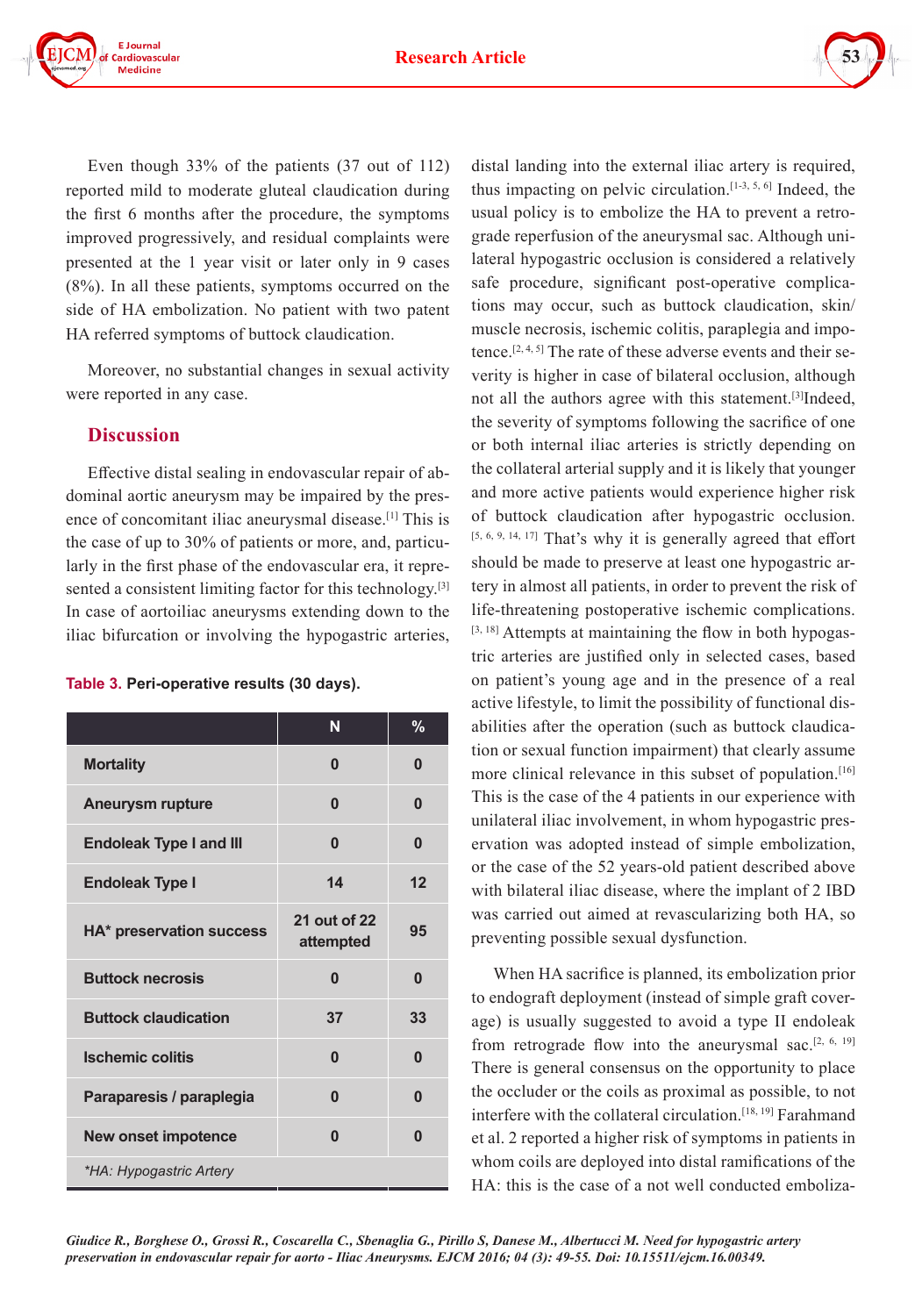

tion procedure, or the case of an aneurysm involving the HA, when embolization of the distal branches is the only option to prevent a retrograde endoleak.

When HA preservation is considered, several techniques have been described. Hybrid procedures with surgical bypass or transposition have been substantially abandoned in the last decade, in favour of a total endovascular approach.[3, 5, 6, 8-11, 14-16] Different off-label endoluminal techniques using commercially available devices have been proposed, among which the most relevant is the "double-barrel" intervention first described by Lobato.[13] In our series, we treated 3 patients with this procedure, with an immediate technical success in hypogastric preservation of 100% and a HA patency in the follow-up of 67% (2 out of 3). Nevertheless, considering the present availability of dedicated endografts for HA preservation, we now reserve this procedure only for patients who don't meet the anatomical requirements for an IBD.

Indeed, the introduction on the market of branched endografts, with the possibility of maintaining an antegrade flow in the HA, significantly changed the scenario in endovascular treatment of aortoiliac aneurysms. Despite the apparent higher complexity of this procedure compared to simple HA embolization, a total endovascular solution with respect of pre-existing pelvic circulation is appealing. Several reports demonstrated the feasibility of this technique, with a high success rate in terms of aneurysm exclusion and HA preservation.<sup>[2,</sup> 3, 6, 8-14] In our series, we experienced only one intraoperative failure with early hypogastric stent occlusion, accounting for a technical success of 94,1% (16 out of 17 IBD implanted). All the hypogastric stents remained patent in the follow-up, with no evidence of graft-related endoleaks.

From a technical point of view, we didn't experience any significant difference between the two IBD models we used, although our preference in the last period goes to the Gore Excluder platform, which offers a dedicated bridging covered stent to land into the HA. From an economical perspective, the cost-effectiveness of branched devices is open to question: it has been shown that the IBD technique carries an increased operative cost compared to simple HA embolization of approximately 6.000,00 euros, and this confirms the need for careful patient selection.[20]

It is worth of notice that, with our policy of preserving at least one HA, we didn't report any severe post-operative ischemic complication (mesenteric or spinal cord infarcts, buttock necrosis). Moreover, considering the relative high median age of our patients, there were no complaints of significant sexual dysfunction compared to the preoperative status. Despite the high incidence of buttock claudication (33%) after ipsilateral HA occlusion, most of the patients spontaneously recovered in the first postoperative year, accounting for residual symptoms in less than 10% of cases. This is the main reason for which we reserve procedures aimed at maintaining HA circulation on both sides only in selected cases of relatively young patients with an active lifestyle.

#### **Conclusion**

Considering the relative low risk of complication after unilateral HA interruption when the contralateral one is patent, simple HA embolization with stent graft extension down to the external iliac artery represents in our experience the treatment of choice in EVAR for aortoiliac aneurysms. Techniques for preserving HA flow should be reserved for cases when both hypogastric arteries need to be sacrificed (preserving on one side and embolizing on the contralateral one) or in the presence of a relatively young patient, whose lifestyle could be severely impaired by buttock claudication or sexual dysfunction: in such a patient, in case of bilateral iliac aneurysmal disease, the implant of an IBD on both sides may be worth of consideration.

**Funding Statement:** *This work received no specific grant from any funding agency in the public, commercial, or not-for-profit sectors.*